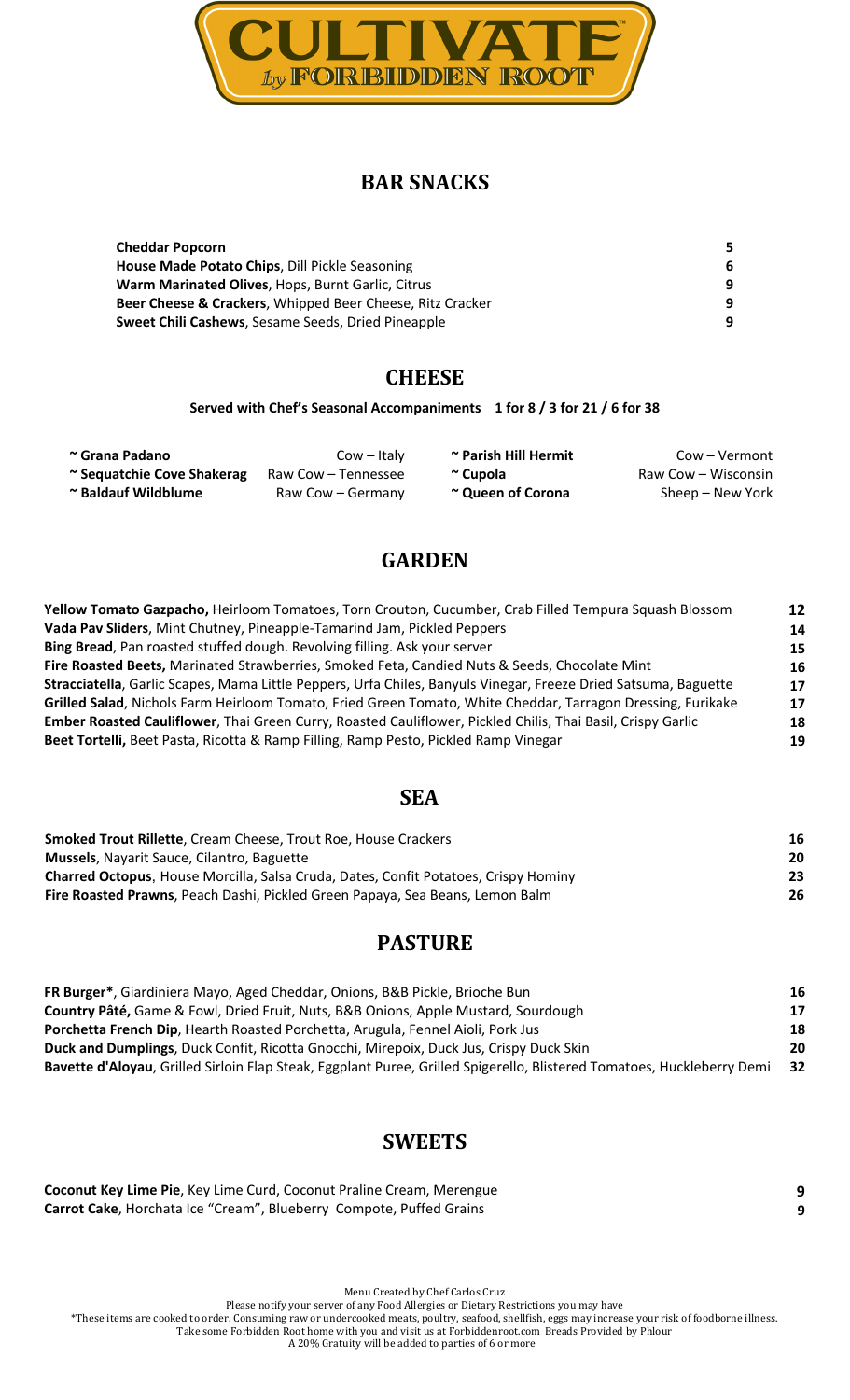# **DRAFT BEER**

## **#1 From the Heart** *Available in 4-packs to go*

*Hazy IPA* | 6.7% | **15oz./7 - 5oz/4** This one brings the juice to the party. Notes of fresh squeezed orange, strawberry, and papaya.

## **#2 Breadbasket**

### *Ukrainian Golden Ale* | 7.2% - **16oz/7 – 5oz /3**

A collaboration with Vavar Brewery, Kyiv, Ukraine It's pleasantly bready and nicely balanced, dry-hopped with Czech Saaz and Slovenian Celeia, with complex citrus and floral notes from Vietnamese coriander seeds. *One dollar from each pint sold will be donated to the Ukrainian Congress Committee of America*.

### **#3 Ghost Tropic** *Available in 4-packs to go*

*Hazy Double IPA* | 8.2% - **15oz/8 – 5oz/4** Aromas lean to citrus and pineapple, plus a hint of bready malt. Palate is crisp with a little creaminess, with luscious white and tropical fruit notes. Finishes dry, crisp, and cleanly bitter.

### **#4 Neon Pyramid**

*Triple* NEIPA |10.1% - **10oz/8 - 5oz/4** Hazy Triple IPA DD Hopped with Citra, Sultana, & Sabro Cryo.

# **#5 Strawberry Basil** *Available in 4-packs to go*

*Hefeweizen* | 5.0% - **16oz/7.50 – 5oz/3** A German style Wheat Ale brewed with Wild Strawberry and Basil.

## **#6 Mainstream Exotic** *Love Handle*

*Kettle Soured Ale w/ Feijoa Fruit* | 4.5% - **13oz/7 – 5oz/3** Delightfully sour, bright, and refreshing. Mainstream Exotic combines a tart low alcohol base beer with Feijoa, a South American fruit with notes of mint, apples and pineapple.

### **#7 Free Town 3.0**

*Euro Lager* | 5.8% - **16oz/6 – 5oz/3** For the third batch of Freetown, we're featuring more full-bodied malts and Mt. Hood hops, cold conditioned for 6 months. Still easy drinking, crisp, and delicious!

#### **#8 Backup Plan**

*Kveik Pale Ale w/ Malted Oats* | 4.9% - **15oz/7 – 5oz /3** Oats build a significant body to this dry-hopped pale ale accentuating the tropical bouquet of El Dorado hops

#### **#9 Shifty Fellow** *Available in 4-packs to go*

*Saison with Buckwheat, Cucumber, & Shiso* | 7% - **15oz/8 – 5oz/4** Pale straw color, light haze. Surprisingly complex herbal nose, a fat note of buckwheat underlying it. On the palate, slightly minty shiso and spicy phenolic saison notes. Finish is lightly bitter with smooth tannins bringing everything into balance. Unique, subtle, tasty.

#### **#10 Larsøl**

*Farmhouse Ale* | 6.3% - **15oz/7.50– 5oz/4** Farmhouse-style Ale with Rye, Juniper and Mead-Sweet. Our collaborative beer with Omega's Espe Kveik yeast!

#### **#11 Radio Revival** *Available in 4-packs to go*

*DDH Rye Triple NEIPA* | 10% – **10oz/7.50 – 5oz/4** A collab with our friends at Riverlands Brewing. This is an elaboration of our Radio Swan Rye IPA. We DDH'd it with Citra, Cryo, Mosaic, and El Dorado.

### **#12 Photo Finish** *Available in 4-packs to go*

*American Pale Ale* | 5.6% **15oz/7.50 – 5oz/4** Big, bold, almost an IPA nose, with a bit of old-school floral character, but fruitier. On the palate, some sweetish citrus, hints of light caramel, and a firmly tannic bittersweet finish. Kind of a classic American IPA, but updated with a cleaner, bolder aroma.

#### **#13 Rosie Cheeks**

*Hefeweizen* | 5.0% - **16oz/7.50 – 5oz/3** Our Strawberry-Basil hefeweizen packed with Lemon and Vanilla

## **#14 Purple Pils** *Available in 4-packs to go*

*Pilsner* | 5.1% - **16oz/6.50 – 5oz/3** Pilsner Brewed with Orris (Iris) Root, Chamomile, and Jasmine

## **#15 Thyme Signature** *Available in 4-packs to go*

*Botanical Hazy Double IPA* | 8.2% - **15oz/8 – 5oz/4** Hazy deep gold. Orangey hop nose, subtle herbal character from thyme and Triumph hops. Luscious in mouth, medium body. Thyme does a nice job of linking hops and orange together.

## **#16 Mikerphone Brewing It Takes A Village**

*IPA* | **9% - 10oz/7 – 5oz/4** West Coast-Style Double IPA. This is a collaboration with **Twisted Hippo, Skeleton Key** and **Mikerphone Brewing**



# **CANNED BEER** *(Also available in 4-packs to go)*

## **Definite Possibility**

 *Tart golden ale* | 5.3% - **12oz/6** Blackberry and Yuzu added to our house tart golden ale

#### **Sunset Tree**

*American Lager* | 4.8% - **16oz/6.50** American-Style Lager brewed with Key Lime, and Montmorency Cherries

#### **Double Single**

*S.M.A.S.H Pale Ale* | 6.2% - **12oz/6** Single Malt & Single Hop Pale Ale. Super bright, lightly hopped, and incredibly drinkable

#### **Mai Queen**

*Oak Lagered Maibock* | 7.3% - **16oz/7.50** German-Style Maibock aged three months in an oak foeder

#### **Ohio High**

*Hazy Pale Ale* | 5.7% - **16oz/6.50** We celebrate our local agricultural partners in the beer-making business with this citrus-forward Pale Ale

#### **Cosmic Trust Fall**

*Double IPA* | 9% - **16oz/7.50** Double dry-hopped Imperial IPA with Mosaic, Simcoe, Citra, & Barbe Rouge hops

#### **Heirloom Beatbox**

*DDH Double India Pale Ale* | 8.7% - **16oz/7.50** Double Dry Hopped Double IPA with Zappa, XJA2/436 & Mosaic Cryo

## **The Cultivate Flight – 13**

Enjoy a guided tour of some of our current favorites

**Rosie Cheeks | Shifty Fellow | Mainstream Exotic Thyme Signature | Neon Pyramid**

# **Wine by the Glass**

### **Sparkling**

Illinois Sparkling Company **Sparkling Brut 13** Illinois Sparkling Company **Sparkling Brut Ombré Rosé 13**

#### **White**

Broadside **Chardonnay**, California **13** Valdinevola **Pinot Grigio**, Italy **13** Round Pond **Sauvignon Blanc**, California **14**

#### **Rosé/Orange**

Eola Hills Willamette Valley **Rosé**, Oregon **13** Gérard Bertrand Orange Gold **Orange Wine**, France **15 Red** 

Ermita de San Felices Crianza Rioja, **Tempranillo,** Spain **13** *Vin312/Forbidden Root*, **Red Blend**, Chicago, IL **14** Montinore Estate, **Pinot Noir**, Willamette Valley, Oregon **14**

*\*Reserve wine bottle list available on request*

# **Fortified Wine**  $7$  / glass

La Ina Fino **Sherry** Henriques & Henriques Seco **Madeira** Tabanco Amontillado **Sherry** Rio Viejo Oloroso **Sherry** Saveiro Dulce **Madeira** Vina 25 PX **Sherry**

## **What's A Love Handle?**

Look out for one of these Hearts up on our draft board during the Month of June. At both of our locations, Cultivate and West Town, there will be one draft beer with a heart placed on its beer board. For every pint sold of each specific beer, we will donate \$1 to Brave Space Alliance. Brave Space Alliance is the first Black-led, trans-led LGBTQ+ Center located on the South Side of Chicago, dedicated to creating and providing affirming, culturally competent, for-us by-us resources, programming, and services for LGBTQ+ individuals on the South and West sides of the city. Help us help others by enjoying an ice-cold refreshing brew!